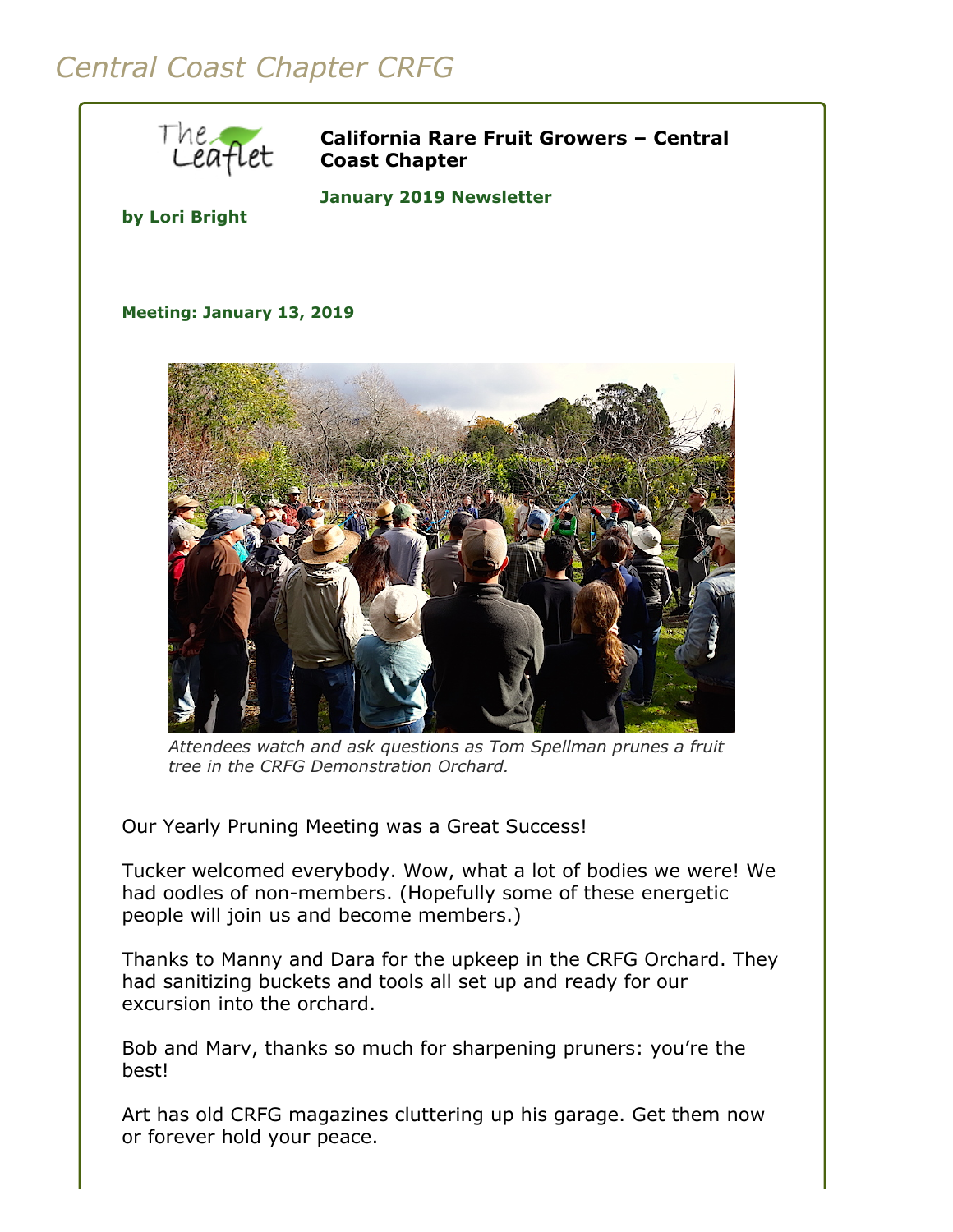Dean Harrell is offering a Viticulture class through Cuesta College, North County class will run T/Th 9am – 11:30am. Beginning Jan 22, 2019. He has room for more students. Dean\_Harrell@cuesta.edu

Roxy is running a Swap-O-Rama. All proceeds will go toward future CRFG scholarships. Contact Roxy. She will coordinate with you to get all your unwanted Garden Art, Outdoors Artistic pieces, Unblemished ceramic and Terra Cota pots, Nice Tools and Gardening Books. No charge for sharpening those Nice tools.



*Heidi Burgess receives her CRFG scholarship check from Treasurer Dick Pottratz. Co-Chair Tucker Schmidt and Scholarship Program Committee Chair Joe Sabol join in congratulating her.*

Thanks always to you Cal Poly for allowing us to use the Crop Science area for our events. Students had Owari Mandarins for sale. They were delicious.

Heidi Burgess claimed her scholarship check: congratulations Heidi!

## **Upcoming Events**

## **The Big Event: [CRFG Yearly Scion Exchange](file:///Users/daramanker/Documents/CRFG/Website/Newsletters/2019/Jan/calendar.html#scion_exchange)**

February 16th (Third Saturday of the month). This will be open to the public.

We will have rootstock available; in our store we will have Buddy Tape, Goop, Pruning Knives and Fruit Tree Netting. We will have demonstrations on grafting techniques and more. Bring your clean scions in a ziplock bag with a wetted paper towel.

12:00 p.m.: Store opens and rootstock are on sale. 1:00 p.m.: Entry to Scion Exchange room for those bringing scions to share.

1:30 p.m.: Entry to Scion Exchange room for those not bringing scions.

**March 9th, 2019** is our Annual Propagation Meeting at the Seven Sisters Garden.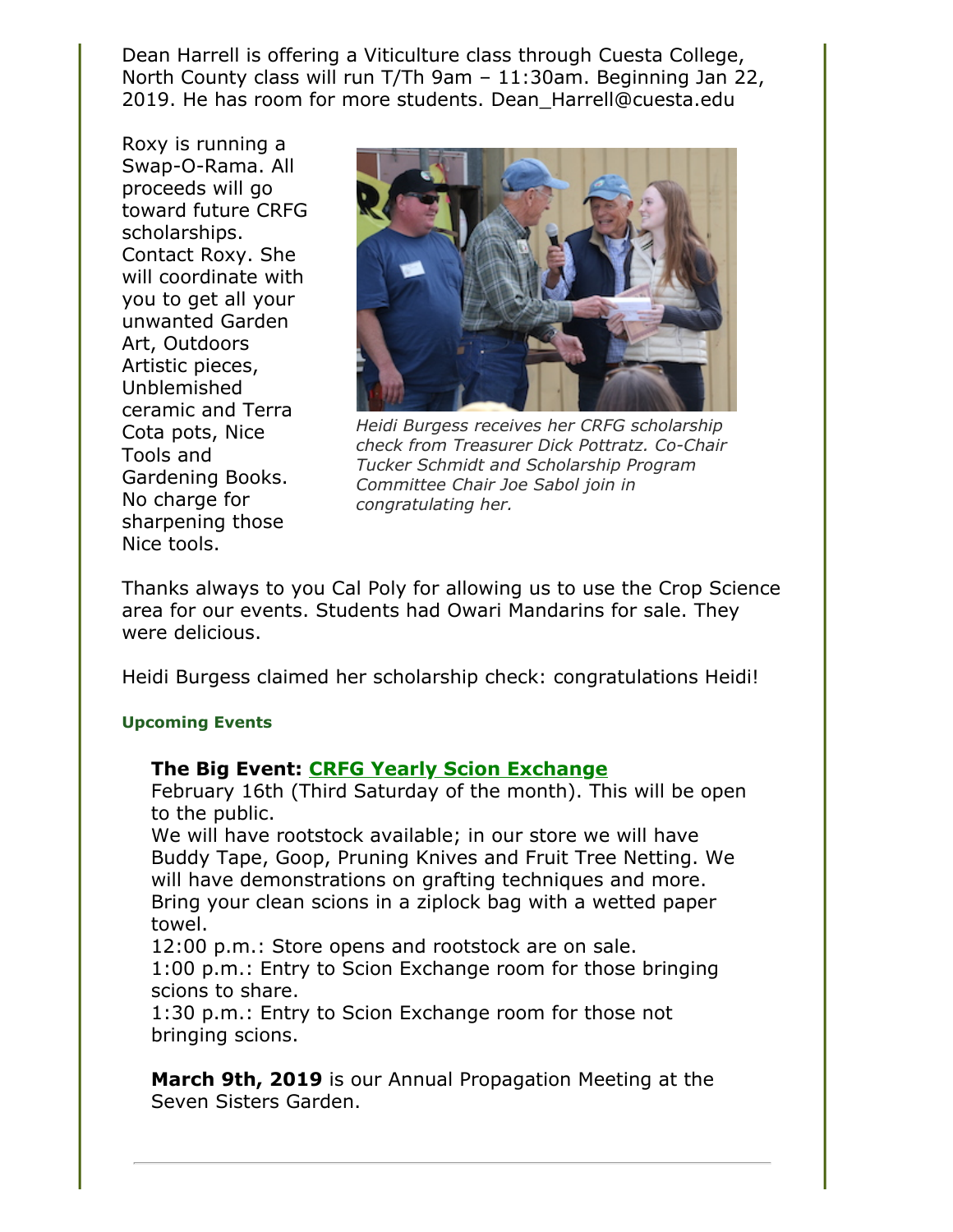**Our** Amazing Speaker this month was: **Tom**



*Tom Spellman demonstrates how to control the height and shape of a tree.*

## **Spellman... Wooo Hooo!**

Great to have you, Tom!

Tom was concise in his delivery on Fruit Tree Pruning. He was keeping it simple, thus making pruning less scary for beginners. He wants everyone to look at their trees, really look at them, and observe them daily if possible.

What is your purpose in pruning?

- Ornamental purposes
- A functioning screen
- More fruit
- Less fruit
- Size Control
- Give Shade

What type of tree determines how to prune:

- Apple/Pear
- Peach/Nectarine
- Apricot
- Plum

Step back and get an over-all perspective.

Four Concepts:

- Size Control YOUR size
- Grow trees adapted to your growing area
- Plant trees that can give you successive harvests
- Know your microclimate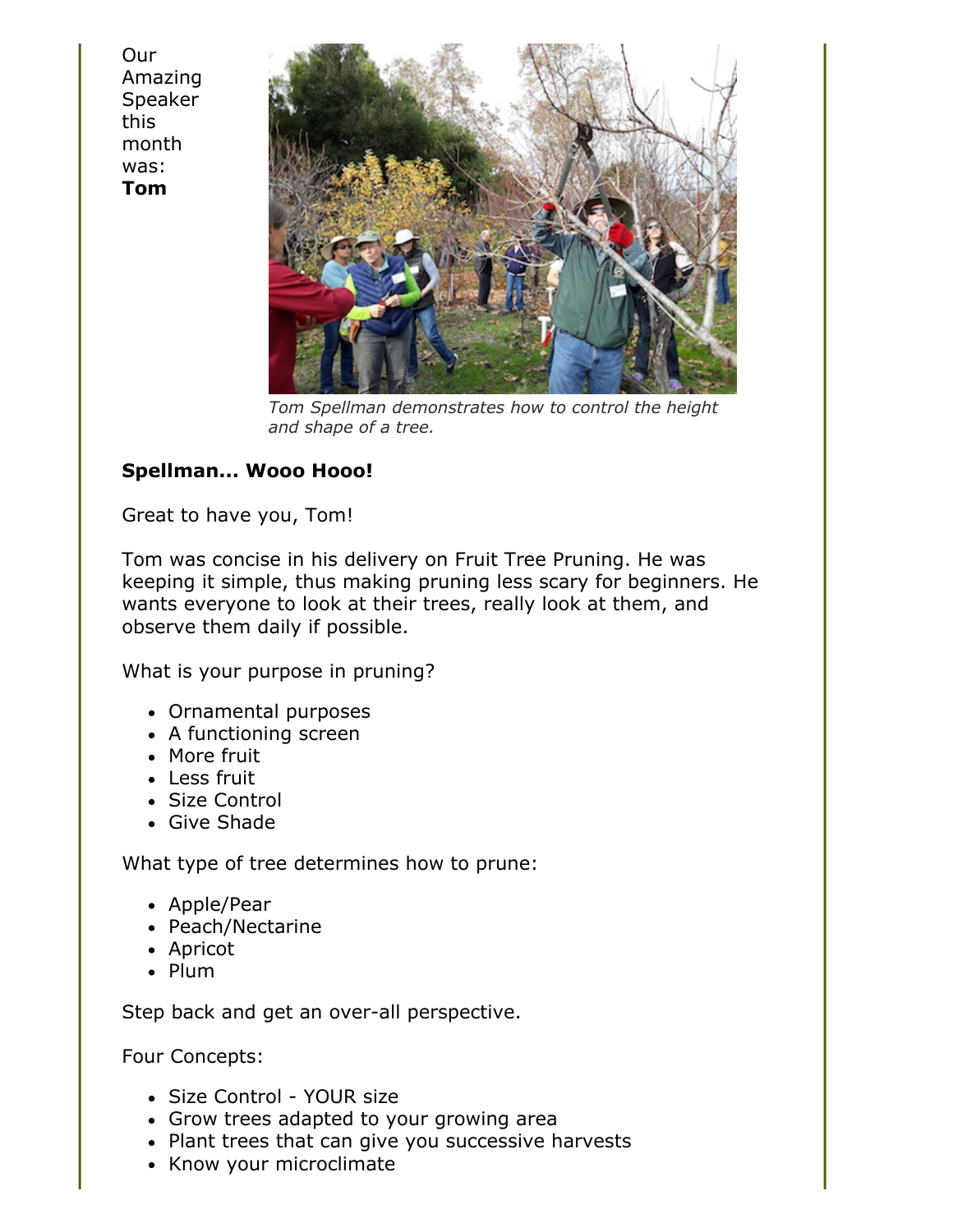Tools: Buy quality, keep them cleaned and oiled. When pruning, sanitize your pruners between trees. (On a potentially diseased tree, sanitize between cuts).

In the orchard Tom practiced what he preached, he kept it simple. We pruned peaches and nectarines. Many of our visiting pruners told us that they had a great time and now felt a sense of confidence when approaching their own fruit trees.

Tom's Takeaway: Spend time with your trees, don't be afraid to prune. ("Worst thing that could happen is it will grow back next year.") Ah, the wonder of growing things!



*Les Ferrera helps answer questions about pruning fruit trees.*